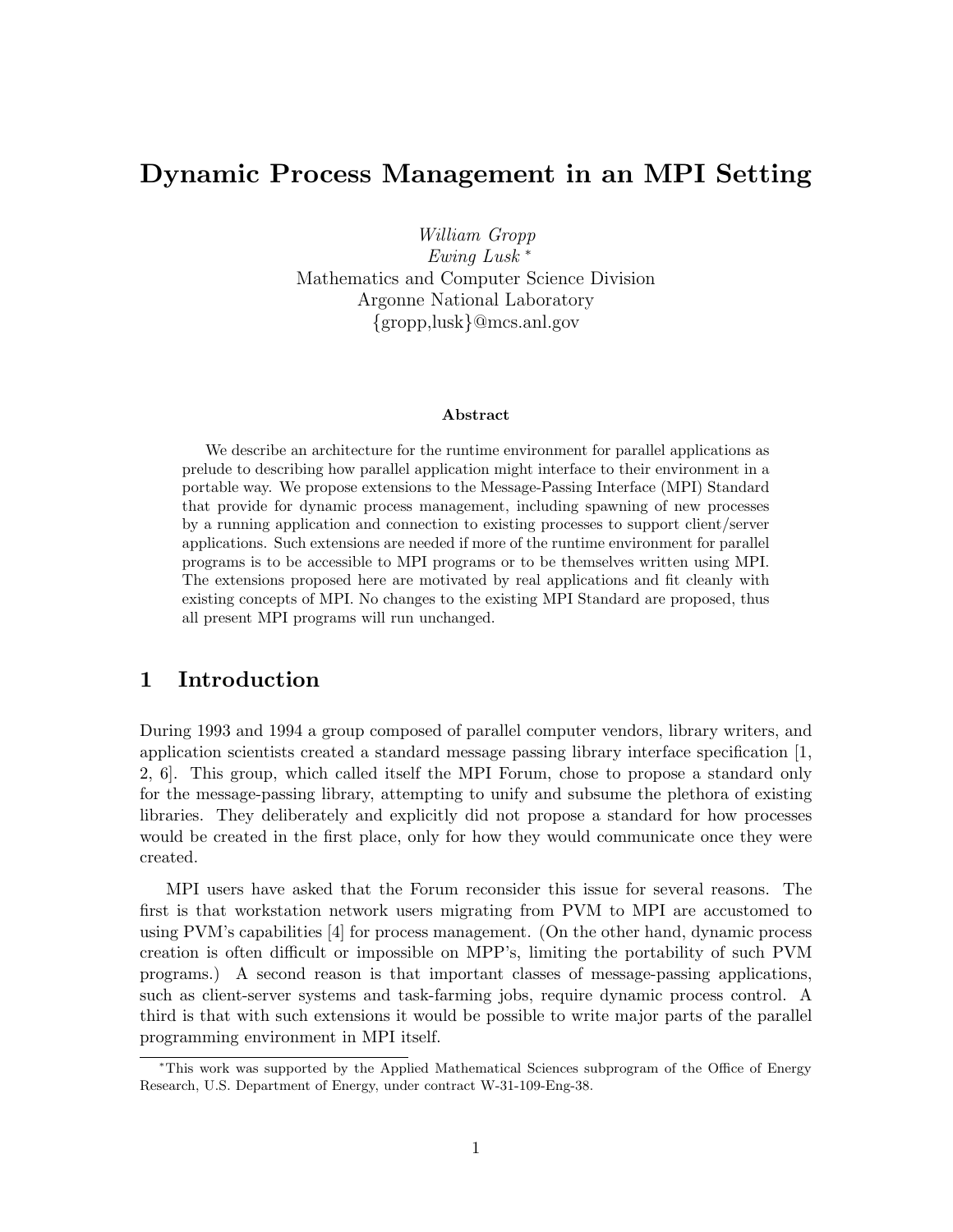In this paper we describe an architecture of the system runtime environment of a parallel program that separates the functions of job scheduler, process manager, and messagepassing system. We show how the existing MPI specification, which can serve handily as a complete message-passing system, can be extended in a natural way to include an application interface to the system's job scheduler and process manager, or even to write those functions if they are not already provided. (A typical difference between an MPP and a workstation network is that the MPP comes with a built-in scheduler and process manager, whereas the workstation network does not. We will make this distinction clearer in Section 2.) The extensions are straightforward and fit will into the MPI framework, reusing several of its existing concepts and functions.

The paper is organized as follows. In Section 2 we describe in detail what we mean by each of the components of the parallel runtime environment—job scheduler, process manager, and message-passing system—and give several examples of complete systems with very different components. Section 3 contains the basic principles behind the design of the extensions and the definitions of the extensions themselves. Section 4 contains descriptions of several complete applications that make use of the extensions described here. In the conclusion we address issues of implementation status.

We do not provide C or Fortran bindings in this document, instead using the same definition style used in the MPI standard itself.

## 2 Runtime Environments of Parallel Programs

A parallel program does not execute in isolation; it must have computing and other resources allocated to it, its processes must be started and managed, and (presumably) its processes must communicate. MPI standardizes the communication aspect, but says nothing about the other aspects of the execution environment.

One reason that the MPI forum chose to (temporarily) ignore these aspects is that they vary so greatly in current parallel systems. In order to motivate the structure of the MPI extensions that we are going to propose in Section 3, we describe here the major components of a parallel runtime environment and give a number of examples of various instantiations of this structure.

#### 2.1 Components

One way to decompose the complex runtime environment at a high level on today's parallel systems is to separate out the functions of *job scheduler, process manager, message-passing* library, and security.

**Job Scheduler** By the *job scheduler* we mean that part of the system that manages resources. It decides which processors will be allocated to the parallel job when it runs and when it will run. In some environments it is represented by a component of a sophisticated batch queueing system; in others it is represented by the user himself, who can start jobs whenever and wherever he likes on a network.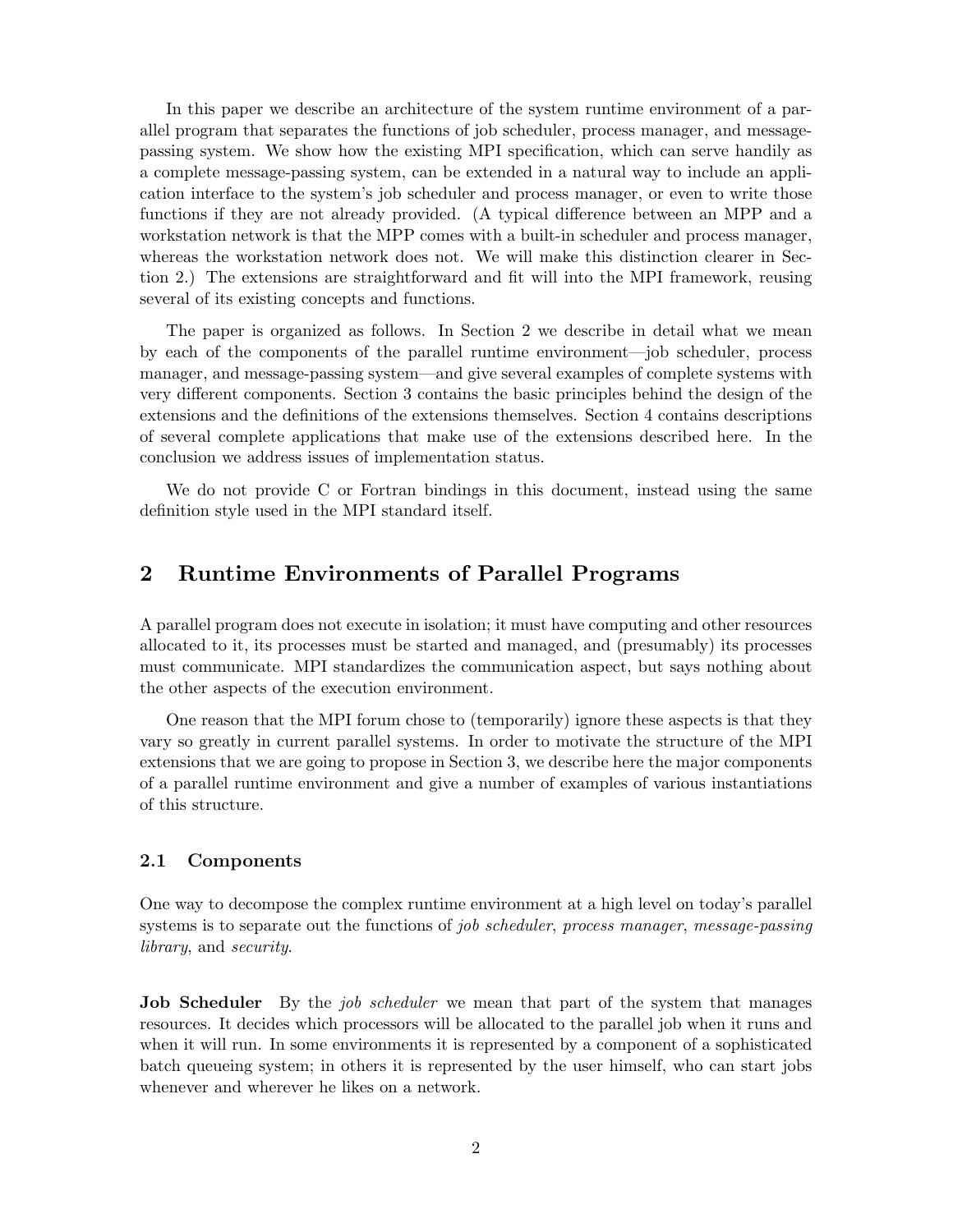Process Manager Once processors have been allocated to a program, user processes must be started on those processors, and managed after startup. By "managed" we mean that signals must be deliverable, that stdin, stdout, and stderr must be handled in some reasonable way, and that orderly termination can be guaranteed. A minimal example is rsh, which starts processes and reroutes stdin, stdout, and stderr back to the originating process. A more complex example is given by poe on the IBM SP2 or prun on the Meiko CS-2, which start processes on processors given to them by the job scheduler and manage them until they are finished.

In some cases the situation is muddied by combining the functions of job scheduler and process manager in one piece of software. Examples of this approach are the batch queueing systems such as Condor, DQS, and LoadLeveler. Nonetheless, it will be convenient to consider them separately, since although they must communicate with one another, they are separate functions that can be independently modified.

**Message-Passing Library** By the *message-passing library* we mean the library used by the application program for its interprocess communication. Programs containing only calls to a message-passing library can be extremely portable, since they fit cleanly into a variety of job scheduler–process manager environments. MPI defines a standard interface for message-passing libraries.

**Security** An important function of the runtime environment is *security*. The security system ensures that the job scheduler does not allocate resources to users or programs that should not have them, that the process manager does indeed control the processes that it starts, and that the message-passing library delivers messages only to their proper destinations. We will propose some minimal features designed to enhance security.



Figure 1: Structure of the Runtime Environment

These components need to communicate among themselves and with the user, but the timing and the paths of such communication vary from one environment to another. Some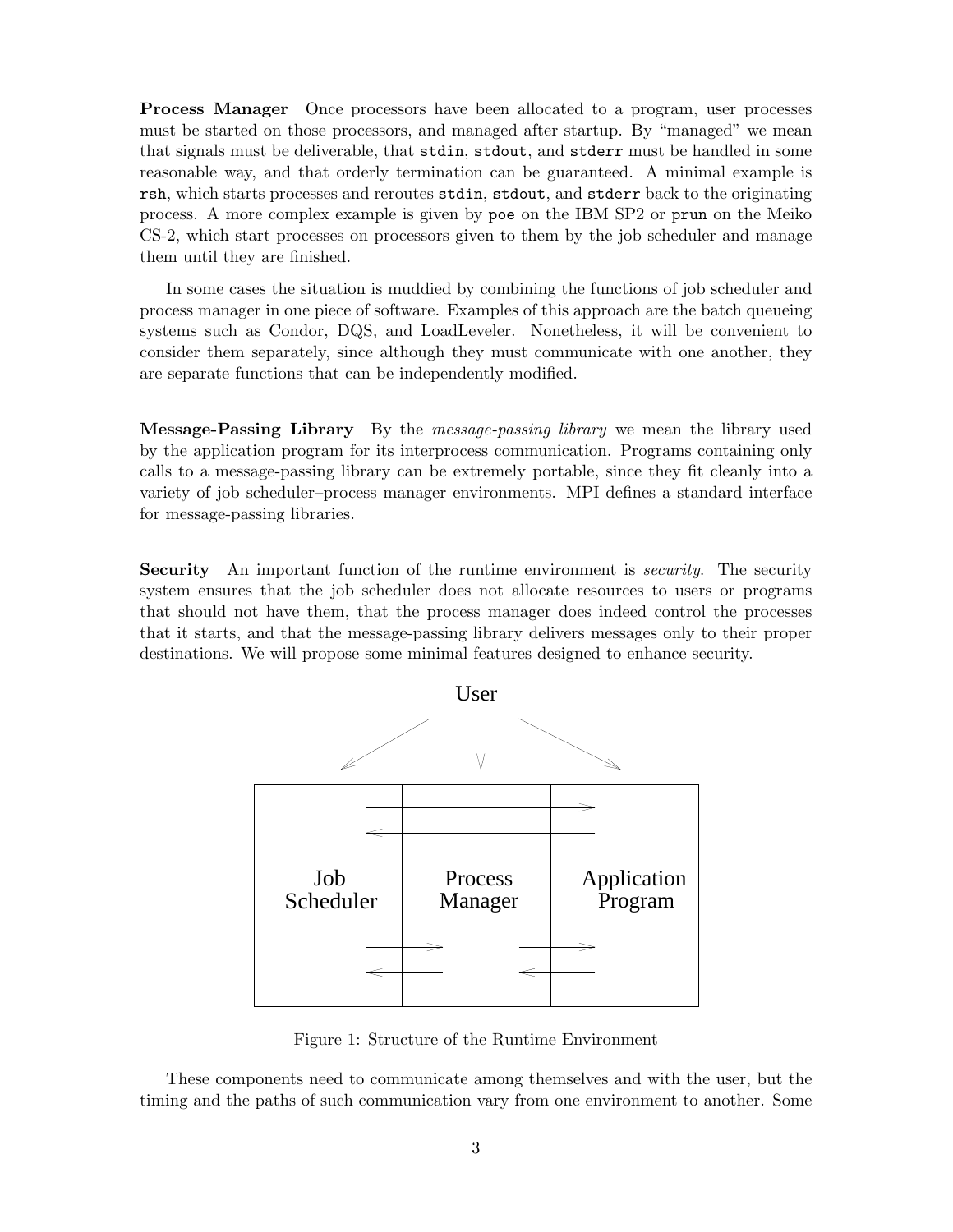of the paths are illustrated in Figure 1.

For example, the job scheduler and the process manager must communicate so that the process manager can know where to start the user processes. The process manager and the message-passing library communicate in order for the message-passing library to know where the processes are and how to contact them. The user may interact only with the job scheduler (as in the case of LoadLeveler, an IBM scheduler), directly with the process manager (poe, prun), or only with the application program (p4). Finally, it may be useful for the application program to dynamically request more resources from the job scheduler.

#### 2.2 Examples of Runtime Environments

To illustrate how the above framework allows us to describe a wide variety of actual systems, we give here some examples.

ANL's SP2 The SP2 at Argonne National Laboratory is scheduled by a locally written job scheduler quite different from the LoadLeveler product delivered with the SP2. It ensures that only one user has access to any SP node at a time and requires users to provide time limits for their jobs so that the machine can be tightly scheduled. Users submit scripts to the scheduler, which sets up calls to poe, IBM's process manager on the SP. The poe system interacts with a variety of message-passing libraries, including two based on MPI.

The Meiko CS-2 at LLNL Job scheduling is done by the user himself who inspects the state of the machine interactively and claims a partition with a fixed number of processors. He then invokes the process manager with the prun command, specifying exactly how many processes he wishes to execute in the given partition. prun starts processes that use Meiko's implementation of Intel's NX library, or MPI programs that run on top of this library.

Paragon at Caltech There are three schedulers for the Paragons operated by the CSCC at Caltech. The first two are for interactive use. Programs may be started by simply giving the number of nodes as an argument or by creating a named partition of a particular shape and then running within that partition. System calls to create partitions and run programs are provided. Partitions may be gang-scheduled.

The other is the NQS batch system, which is used during the production shift (evenings and weekends). Users submit jobs to a particular queue; NQS allocates the necessary resources and starts jobs. The jobs are usually shell scripts because they start in the user's home directory; a script is necessary to run a program in a different directory.

Workstation network managed by  $DQS$   $DQS$  [5] is a batch scheduler for workstation networks developed at Florida State University. Users submit jobs to it and it allocates the necessary resources and starts jobs. It has an interface to  $\not\!P4$  that allows it to start parallel jobs written using p4 but not (currently) any other library. Similarly, Condor, a batch scheduler, can start PVM jobs on the network it manages at the University of Wisconsin, but no other parallel programs.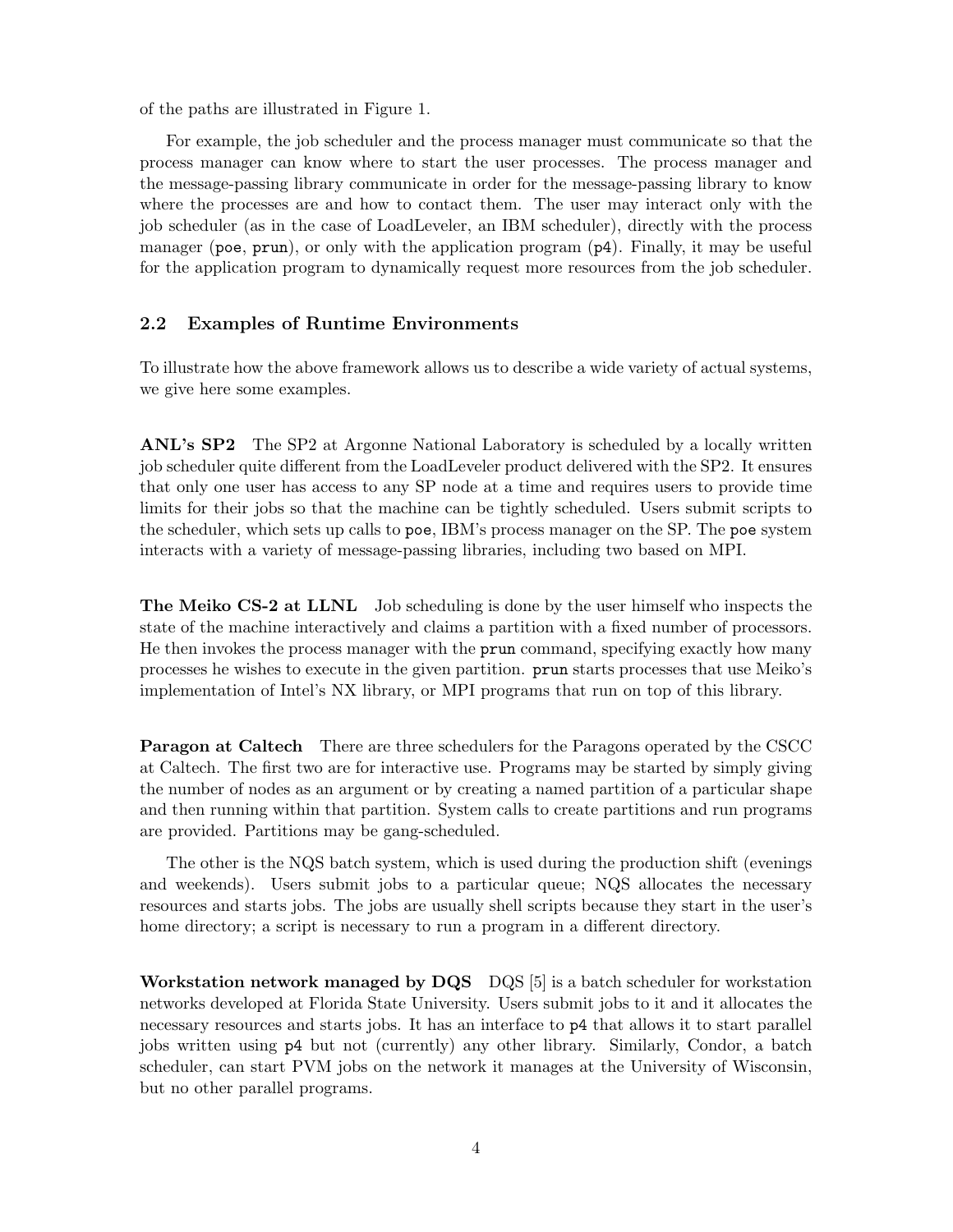Basic workstation network with PVM One reason for PVM's popularity is that it can be viewed as a completely self-contained system that supplies its own process management and can be used to implement a job scheduler as well. On systems that have neither of these functions pre-installed, PVM can provide a complete solution. A user creates a "virtual machine" by starting "daemons" on an assortment of machines and then schedules jobs to run on it and manages his processes with the help of the daemons. The virtual machine itself can be reconfigured from inside the user program. A difficulty with this approach is that the user is assumed to have the necessary permissions to execute such functions. This may be the case on a workstation network, but seldom on an MPP. Conflicts between existing process managers and PVM can inhibit the portability (to MPP's) of self-contained programs that assume all functionality will be provided by PVM.

Workstation network with CARMI The Condor system at the University of Wisconsin has been an early progenitor of dynamic process- management systems. A recent, sophisticated, related system is CARMI, described in [7]. It currently supports PVM application programs.

### 2.3 Applications Requiring Direct Communication with the Runtime System

The existing MPI specification is adequate for most parallel applications. In these applications, the job scheduler and process manager, whether simple or elaborate, allocate resources and manage user processes without interacting with the application program. In other applications, however, it is necessary that the *user level* of the application communicate with the job scheduler and process manager. Here we describe three broad classes of such applications. In Section 4 we will give concrete examples of each of these classes.

Task Farming By a "task farm" application we mean a program that manages the execution of a set of other, possibly sequential, programs. This situation often arises when one wants to run the same sequential program many times with varying input data. We call each invocation of the sequential program a task. It is often simplest to "parallelize" the existing sequential program by writing a parallel "harness" program that in turn devotes a separate, transient process to each task. When one task finishes, a new process is started to execute the next one. Even if the resources allocated to the job are fixed, the "harness" process must interact frequently with the process manager (even if this is just rsh, to start the new processes with the new input data). In many cases this harness can be written in a simple scripting language like csh or perl, but some users prefer to use Fortran or C.

**Dynamic number of processes in parallel job** The program wishes to decide *inside* the program to adjust the number of processes to fit the size of the problem. Furthermore, it may continue to add and subtract processes during the computation to fit separate phases of the computation, some of which may be more parallel than others. In order to do this, the application program will have to interact with the job scheduler (however it is implemented) to request and acquire or return computation resources. It will also have to interact with the process manager to request that process be started, and in order to make the new processes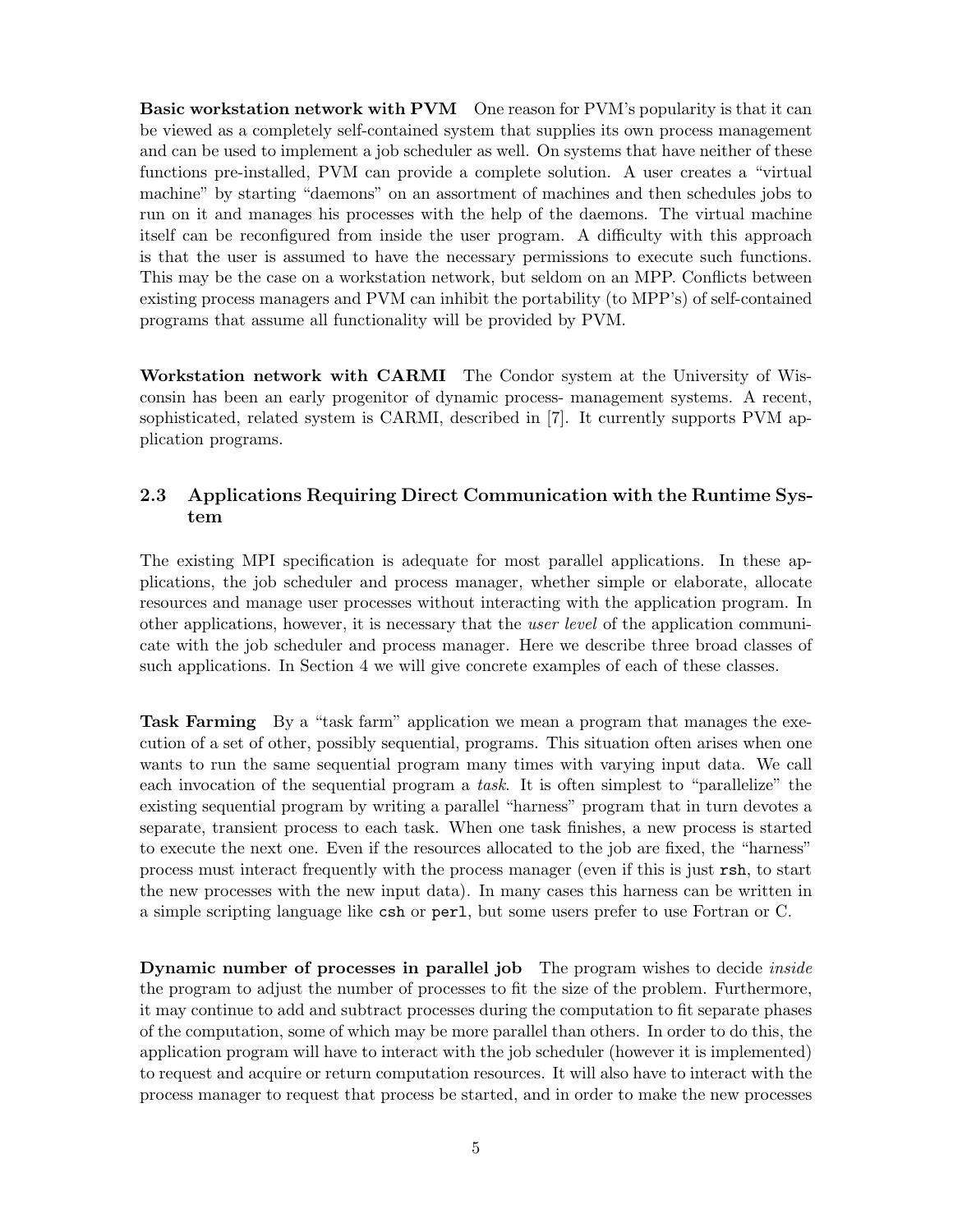known to the message-passing library so that the larger (or smaller) group of processes can communicate.

Client/Server This situation is the opposite of the situations above, where processes come and go upon request. In the client/server model, one set of processes is relatively permanent (the server, which we assume here is a parallel program). At unpredictable times, another (possibly parallel) program (the client) begins execution and must establish communication with the server. In this case the process manager must provide a way for the client to locate the server and communicate to the message-passing library that it must now support communications with a new collection of processes.

It is currently possible to write the parallel clients and servers in MPI, but because MPI does not provide the necessary interfaces between the application program and the job scheduler or process manager, other nonportable, machine specific libraries must be called in order for the client and server to communicate with one another. On the other hand, MPI does contain several features that make it relatively easy to add such interfaces, and we propose both a simple interface and a more complex but flexible one.

## 3 Extending MPI for Process Management

In this section we will first describe requirements for the interface which influence some of the decisions. Then we will (finally) propose a set of MPI extensions that will meet the requirements. Note that we think of ourselves as providing an interface to existing job scheduling and process management systems. If they do not exist, then we may want to be able to write them in MPI. Some proposals for spawning new processes in an "MPI way" have previously been made in [3], [9] and [6]. Our proposals here offer considerably more functionality and flexibility.

#### 3.1 Requirements

Of course the most basic requirement is that we be able to write portable applications in the above classes, that can run in a variety of job scheduling — process management environments. In addition, we would like our interface to have a number of other properties.

Determinism The semantics of dynamic process creation must be carefully designed to avoid race conditions. In MPI, every process is a member of some communicator; when we allow MPI to create or destroy processes, all of the communicators that that process belongs to change. In order to keep collective operations on communicators meaningful (for example, what does a reduction mean when a process joins the reduction during the operation; for that matter, how is "during" defined), all changes to communicators are collective operations. In PVM terms, we will not allow a new process to join a group while a collective operation over that group is in progress. (Error handling is dealt with separately.)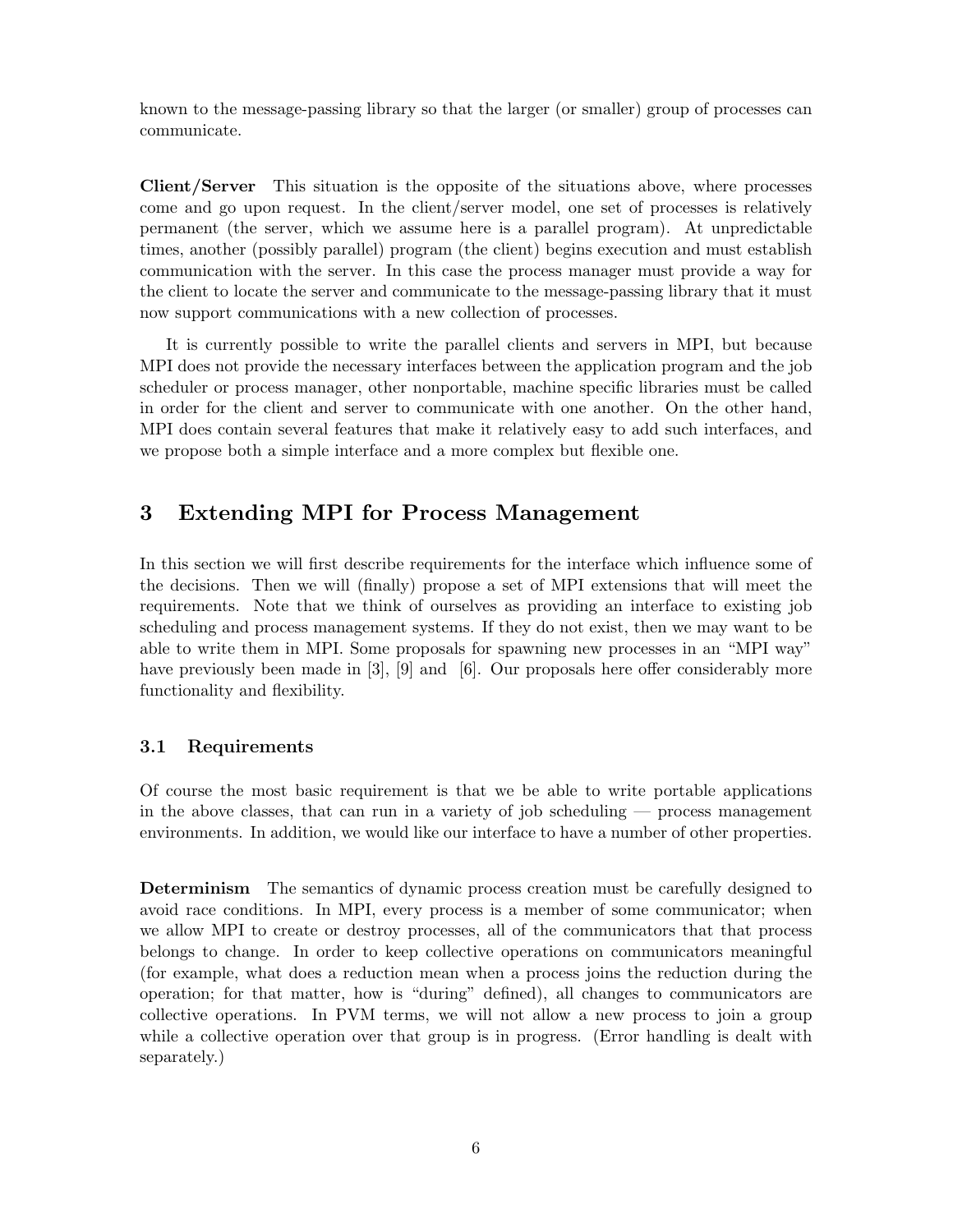Scalability and performance It must be possible to deal with large numbers of processes by exploiting potential scalability in the job scheduler or process manager. In addition, since each of the steps of allocating resources and starting processes can be very time consuming, we allow each of these steps to be non-blocking so that other work can take place during these steps.

Economy We would like to take advantage of MPI's rich set of functions for dealing with asynchronicity, and avoid introducing new objects or functions if it can be avoided.

Scope It should be possible to create and manage non-MPI jobs from MPI. This allows MPI to be used to implement parallel resource managers and job managers.

MPI's current design makes it far easier to meet these requirements than for other systems to do so. As will be seen in the next section, we will be able to eliminate race conditions by using MPI's communicators to encapsulate the collective act of changing the number of processes in a group. By adding new variants of the existing MPI Request object, we will be able to take advantage of MPI's extensive set of functions for testing and waiting on numbers of requests and thus add a rich collection of non-blocking operations for process management.

#### 3.2 MPI Extensions

We assume that reader is familiar with the MPI specification, particularly communicators (both intra and inter), persistent requests, and the family of MPI Start, MPI Test and MPI<sub>-</sub>Wait operations.

The MPI extensions we need will be dictated by the view we have taken of the runtime environment as consisting of a job scheduler, process manager, and communication library. To consider client-server applications we must also consider existing running parallel jobs as part of the environment as well.

We will first present a very simple interface that combines access to the job scheduler and process manager, yet provides for at least one kind of dynamic process control and for some client-server applications. These will be straightforward, blocking, communicatorbased operations. Then we will show how increased flexibility and efficiency can be obtained by breaking these into component operations, which are non-blocking and operate directly on dynamic processes represented by a new variety of MPI Request object.

#### 3.2.1 MPI Inter-communicators

Since inter-communicators are sometimes thought of as one of the "exotic" features of MPI, in this section we briefly remind the reader of the main features of MPI's intercommunicators. For more on inter-communicators, see [8].

What we most typically refer to as a *communicator* in MPI is more precisely referred to as an intra-communicator. It encapsulates a context and a single group of processes, and all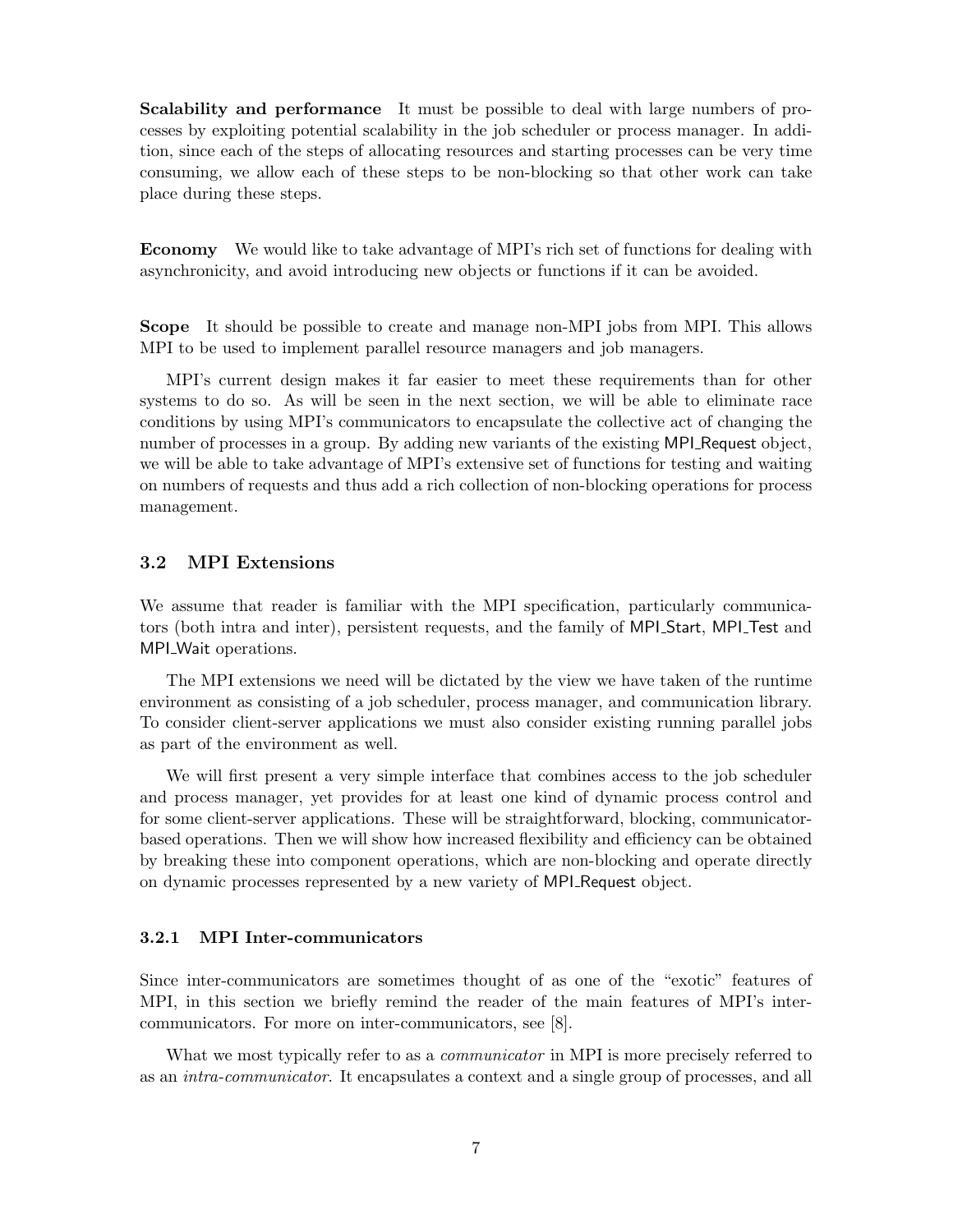processes mentioned in communication operations that use this communicator are referred to by their rank in the group associated with the communicator.

An inter-communicator encapsulates a context and two groups of processes, referred to (from the point of view of a process belonging to the inter-communicator's local group) as the local group and the remote group. The local group is the "normal" group of the (inter-)communicator, whose size is returned by MPI COMM SIZE. The remote group is another group of processes, whose size is returned by MPI\_COMM\_REMOTE\_SIZE. When a process is referred to by rank in an communication operation using the inter-communicator, that process is the one with that rank in the remote group. Thus intercommunicators are used precisely when we want to communicate between processes in different groups, using their ranks in their respective groups to identify them.

The two groups can easily be "joined" into an intra-communicator whose (only) group is the union of the two groups, by the collective operation MPI INTERCOMM MERGE.

We will use inter-communicators as a way to manage the distinction between two groups of processes when one group collectively creates the other group (spawning) or else wants to establish communication with an existing group (client-server). Details are given in the following sections.

#### 3.2.2 Simple Interface to Process Manager

In this section we provide high-level functions both for process creation and for clientserver requirements that are the easiest to use. They encapsulate interactions with all three components of the runtime environment at once, and are blocking calls. These provide a useful subset of operations; routines that provide more control and flexibility are described later.

The following is the simplest way to create new processes, and is used when one wants simply to expand the number of processes in a communicator. It makes several simplifying assumptions: that the existing processes are all executing the same executable on machines of the same architecture, and that the new processes do not need any new arguments. That is, this call is for expanding the number of processes in an SPMD computation. It assumes that the job scheduler can identify processors to run the new processes on without help from the user program.

#### MPI\_COMM\_MODIFY(oldcomm, count, newcomm)

| IN         | oldcomm | communicator of spawning group                      |
|------------|---------|-----------------------------------------------------|
| ΙN         | count   | number of processes to change by (positive or nega- |
|            |         | tive)                                               |
| <b>OUT</b> | newcomm | new intra-communicator with larger number of pro-   |
|            |         | cesses                                              |

This operation is collective over oldcomm. If count is positive, the spawned processes come into existence with an MPI COMM WORLD that includes both the processes in oldcomm and the count processes being spawned by this call. In newcomm the new processes are added with ranks higher than those of the original processes, or subtracted from the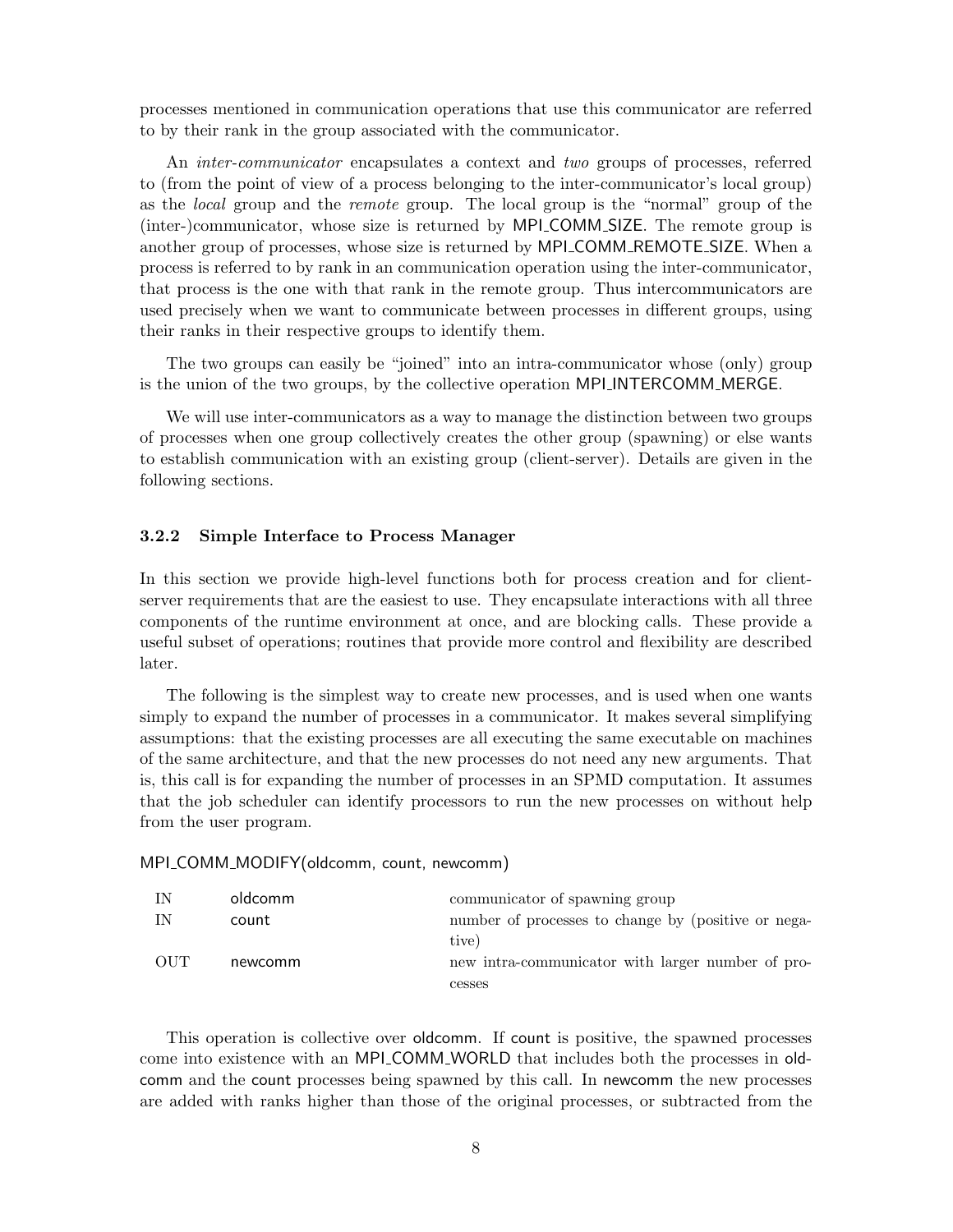processes with the highest ranks. This call does not require any understanding of intercommunicators.

A process can determine if it was created by testing MPI COMM PARENT against MPI COMM NULL. The created processes begin execution at the beginning of their main program, just as if they had been started by the user.

The following function is the next-easiest way to create new processes, and is most like the PVM routine pvm\_spawn. It starts the same executable with the same argument list on a set of processors. It is a collective operation over the processes in the group associated with oldcomm, and returns an inter-communicator newcomm, which has the new processes as the remote group. If an expanded communicator is desired, an ordinary intra-communicator containing all processes can then be constructed using MPI INTERCOMM MERGE. Only one of the processes in oldcomm must supply the arguments that describe the new processes; that process is designated by root.

MPI\_SPAWN(oldcomm, root, arch\_type, count, array\_of\_names, executable, argvector, flag, newcomm)

| IN         | oldcomm        | communicator of spawning group                        |
|------------|----------------|-------------------------------------------------------|
| IN         | root           | rank of process supplying following arguments         |
| IN         | arch_type      | architecture type of machine to spawn on              |
| IN         | count          | number of processes to spawn (int)                    |
| IN         | array_of_names | array of hostnames (array of strings)                 |
| IN         | executable     | executable file for new processes to execute (string) |
| IN         | argvector      | arguments to be passed to new processes (array of     |
|            |                | strings)                                              |
| IN         | flag           | options (int)                                         |
| <b>OUT</b> | newcomm        | new inter-communicator including new processes as     |
|            |                | the remote group                                      |
|            |                |                                                       |

The spawned processes are created with MPI COMM WORLD consisting of the processes spawned with this call, and in addition they have a predefined inter-communicator MPI COMM PARENT, in which the remote group consists of the spawning processes. The call blocks until all processes in oldcomm have called MPI Spawn and all the spawned processes have called MPI INIT, after which communication is possible. (We treat spawning of non-MPI processes below.) Note that this means that MPI COMM WORLD is different on the spawners and spawnees. Also note that by using MPI COMM SELF, a single process can create many others; this is useful both for master-slave programs and for dynamic sizing of parallel jobs from a single initial process. This function is similar to the one described in [9], but here the arguments are made explicit instead of being combined in a single string. In the case where job-scheduler-dependent information must be supplied, we do use a string, in the more flexible MPI IALLOCATE described in Section 2.1. The array of names is an implementation-defined string that defines a particular processor. The value \* specifies a processor of the same architecture type as given by the arch type argument.

The arch type is an implementation-defined string that defines a particular architecture. Two processors have the same architecture if the can run the same executable. The value \* for architecture allows any architecture (this requires executables that can execute on any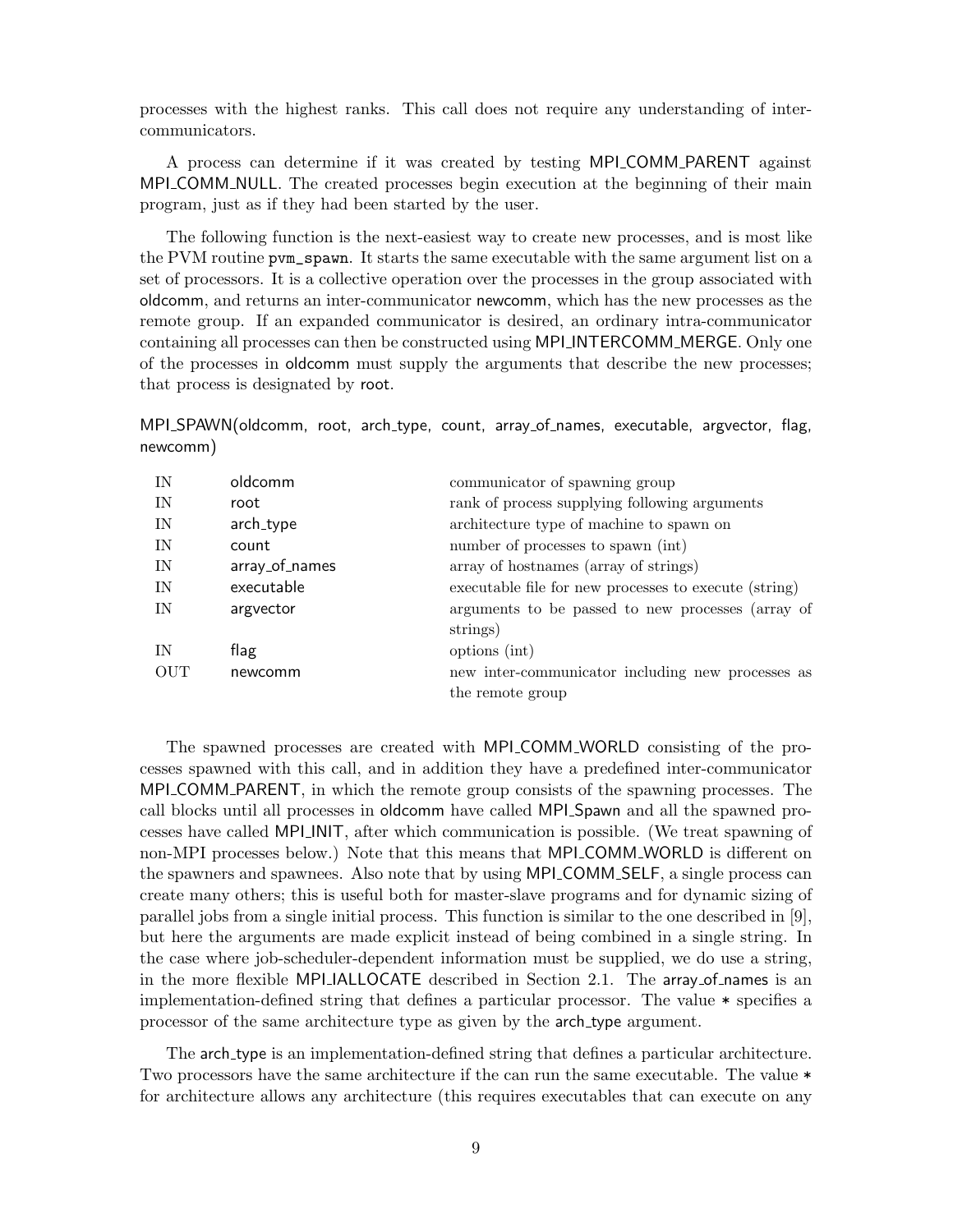architecture, or executable names that can be parameterized by architecture). This string is significant only if array of names contains one or more entries with the value  $*$ .

For client-server applications, we propose the following as the simplest, blocking calls.

MPI\_CLIENT\_CONNECT(mycomm, name, newcomm)

| IN  | mycomm  | communicator of the client, over which this call is col- |
|-----|---------|----------------------------------------------------------|
|     |         | lective                                                  |
| IN  | name    | well-known name by which the server can be contacted     |
|     |         | $\left( \text{string} \right)$                           |
| OUT | newcomm | new inter-communicator, which includes the server pro-   |
|     |         | cesses as the remote group                               |

#### MPI\_SERVER\_CONNECT(mycomm, name, newcomm)

| IN         | mycomm  | communicator of the server, over which this call is    |
|------------|---------|--------------------------------------------------------|
|            |         | collective                                             |
| IN         | name    | well-known name by which the server can be contacted   |
|            |         | $\left( \text{string} \right)$                         |
| <b>OUT</b> | newcomm | new inter-communicator, which includes the client pro- |
|            |         | cesses as the remote group                             |

Disconnection occurs when processes call MPI\_COMM\_FREE on the inter-communicator.

Then any process in the client group can communicate with any process in the server group and vice versa, using the inter-communicator.

The form of the name argument has several possibilities. The most obvious is to use the net-address:port-number format that current systems will find most straightforward. However, in the long run, name servers of various kinds may require more flexibility.

#### 3.2.3 New Types of MPI Requests

In the following sections, we will introduce several non-blocking operations. Rather than introducing new versions of MPI\_WAIT, MPI\_TEST, etc., we propose to use the existing, rich set of MPI functions. In order to allow this, we must allow an MPI Request to represent some new kinds of requests. A general mechanism for user definition of request types was described in [3], and our proposal here is quite similar although not identical. Because an implementation of extensions to MPI Request provides a consistent way to implement the functions that we propose, it is useful to provide a standard extension to MPI for user-defined request types.

#### 3.2.4 Interfacing to the Job Scheduler

There are at least two reasons why the high-level, simple interface is not enough. In the first place, these operations are liable to be expensive, and so it would be nice not to have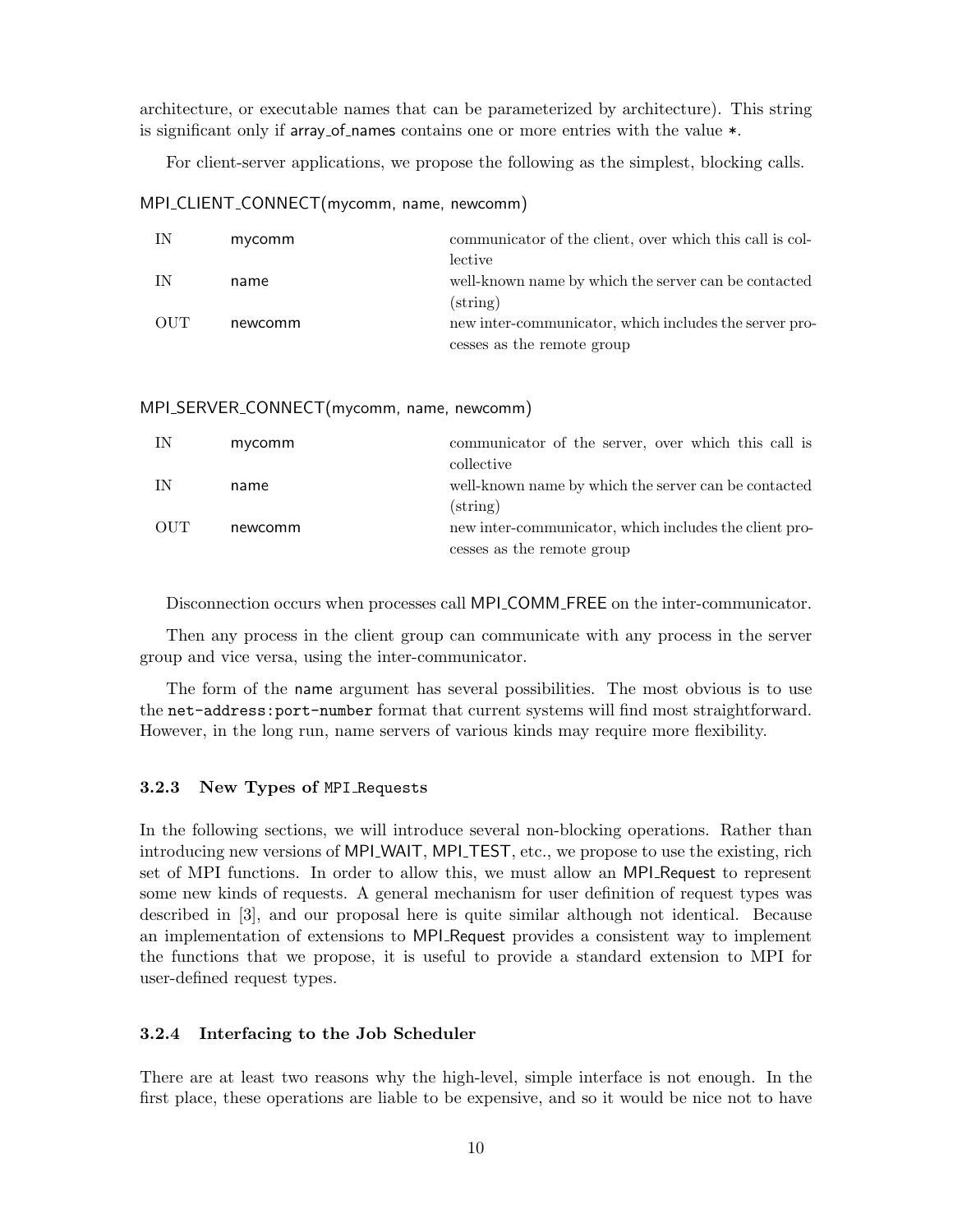to block waiting for their completion while other useful work could be done. Secondly, they encapsulate too much, combining unnecessarily interactions with both the scheduler and the process manager. In the next few sections we break these higher-level functions into their component parts for greater control, and make the components non-blocking. Non-blocking operations in general return MPI Request objects.

Here we give a set of functions for interfacing directly to the job scheduler. The first one can be used to obtain the hostnames used in a call to MPI SPAWN. Since interaction with the job scheduler can be time-consuming, we make this a non-blocking operation, which returns an array of requests to be waited on later. In keeping with other MPI non-blocking operations, we call it IALLOCATE instead of ALLOCATE.

In general, this function does not start any new processes; rather, it obtains resources from the job scheduler for use by other functions. However, we need to take into account those job schedulers that cannot provide this function without starting processes, such as LoadLeveler or DQS. In those cases, the executables may not be the application executables, but rather interface processes that will create the application processes in response to one of the process-creation functions described here (like MPI Spawn).

The following function is for resource allocation only; it does not start any processes.

MPI IALLOCATE(num requested, global js dep string, array of local js dep strings, arch type, array\_of\_nodenames, hardness, array\_of\_requests)

| special information parsed by job scheduler            |
|--------------------------------------------------------|
| special information parsed by job scheduler, on a per- |
|                                                        |
| architecture type of machine to spawn on               |
| array of hostnames (array of strings)                  |
| whether the request is hard or soft (integer)          |
|                                                        |
|                                                        |

Authentication information, if required by the job scheduler, can be supplied in the job-scheduler-dependent string. The array of nodenames may contain wildcard indicators (MPI\_ANYWHERE) to allow the job scheduler to pick the processors to be used. A hard allocation request is required to eventually return the entire number of processors requested, whereas a *soft* allocation request may complete when it can allocate some processors even if it knows that it will not be able to satisfy the entire request. The executable files are not specified on this call, since this is just for resource allocation. We can attach them to the requests with the function described in the next section.

The strings containing job scheduler dependent strings are implementation defined (by the job scheduler, not MPI!). These may contain information to be applied to all processes (in global js dep string) and information for a particular process (in array of local js dep strings). An example of global\_js\_dep\_string is gang\_schedule; and example of array\_of\_local\_js\_dep\_strings is

```
{ "large_memory",
  "local_hippi" }
```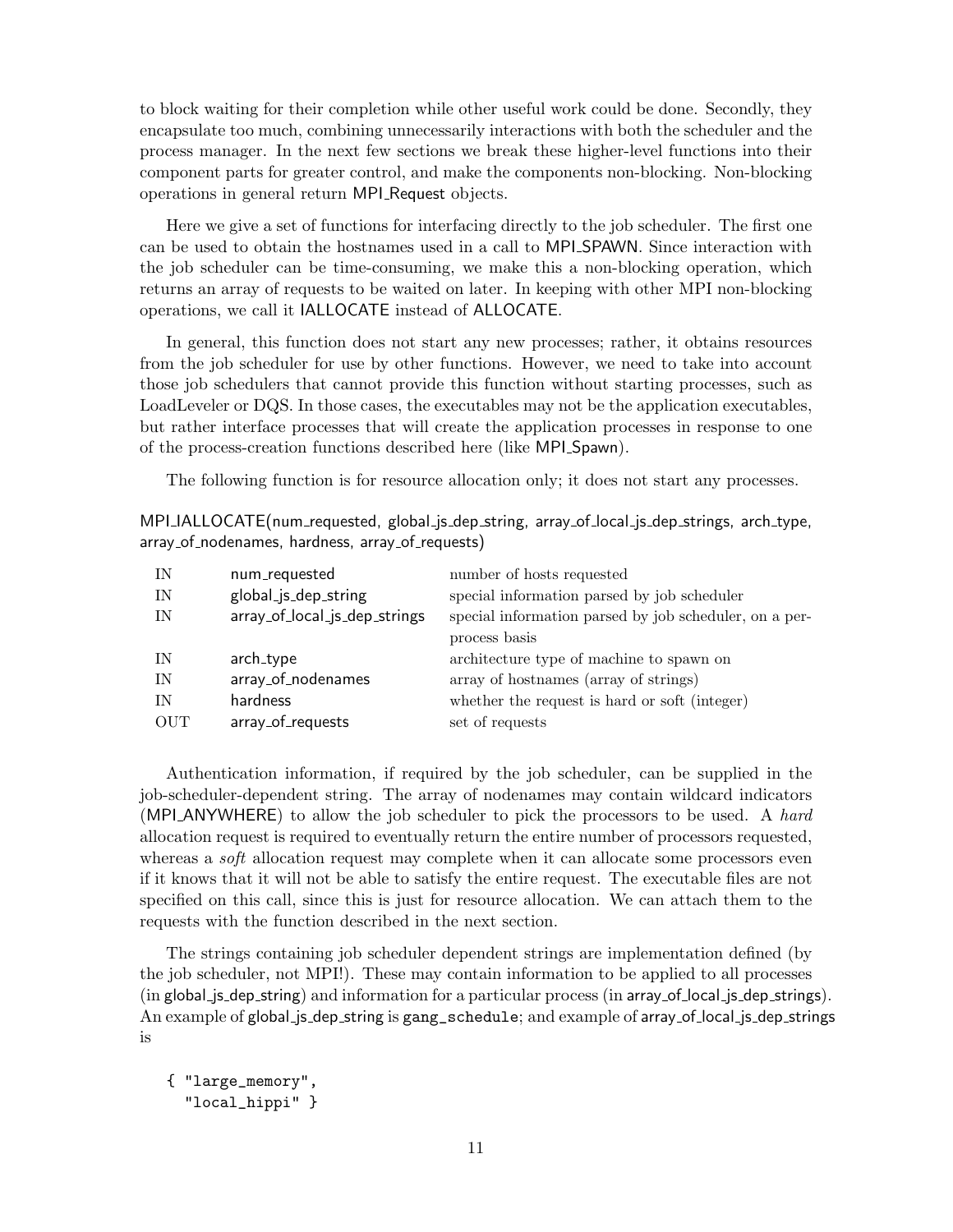The arguments arch type and array of hostnames have the same meaning as for MPI Spawn.

#### 3.2.5 Interfacing to the Process Manager

While MPI SPAWN conveniently captures many aspects of resource allocation and process startup in one call, we need more detailed control of these steps. Our model will be that one calls MPI IALLOCATE to reserve processors, getting back a set of requests. These requests can be further modified with functions we present in this section, and then actual process startup can be accomplished with the existing MPI START or MPI STARTALL calls.

First, there are routines for setting attributes of requests that may not have been set with MPI<sub>-IALLOCATE</sub>.

MPI\_SET\_EXEC(request, executable)

| IN   | request    | request (handle)        |
|------|------------|-------------------------|
| - IN | executable | name of executable file |

sets the name of the file to be executed, and

#### MPI\_SET\_ARGS(request, args)

| IN | request | request (handle) |
|----|---------|------------------|
| IN | args    | array of strings |

sets the command-line arguments that process will receive.

We may also need functions to extract attributes of requests, like

#### MPI\_GET\_NODENAME(request, hostname)

| IN  | request  | request (handle)                                 |
|-----|----------|--------------------------------------------------|
| OUT | hostname | the name of the host associated with the request |

to retrieve the hostname that was filled in by the job scheduler for a particular request, and

#### MPI\_GET\_JSINFO(request, js\_dep\_info)

| IN  | reguest     | request (handle)                    |
|-----|-------------|-------------------------------------|
| OUT | js_dep_info | job-scheduler-dependent information |

to retrieve special information dependent on the job scheduler being used.

Once the requests have been set up, they can be initiated with the existing MPI START or MPI\_STARTALL routines,

Process requests have two stages, and we wait on both. The first stage is completed when the process has been started. The second stage is completed when the processes exits.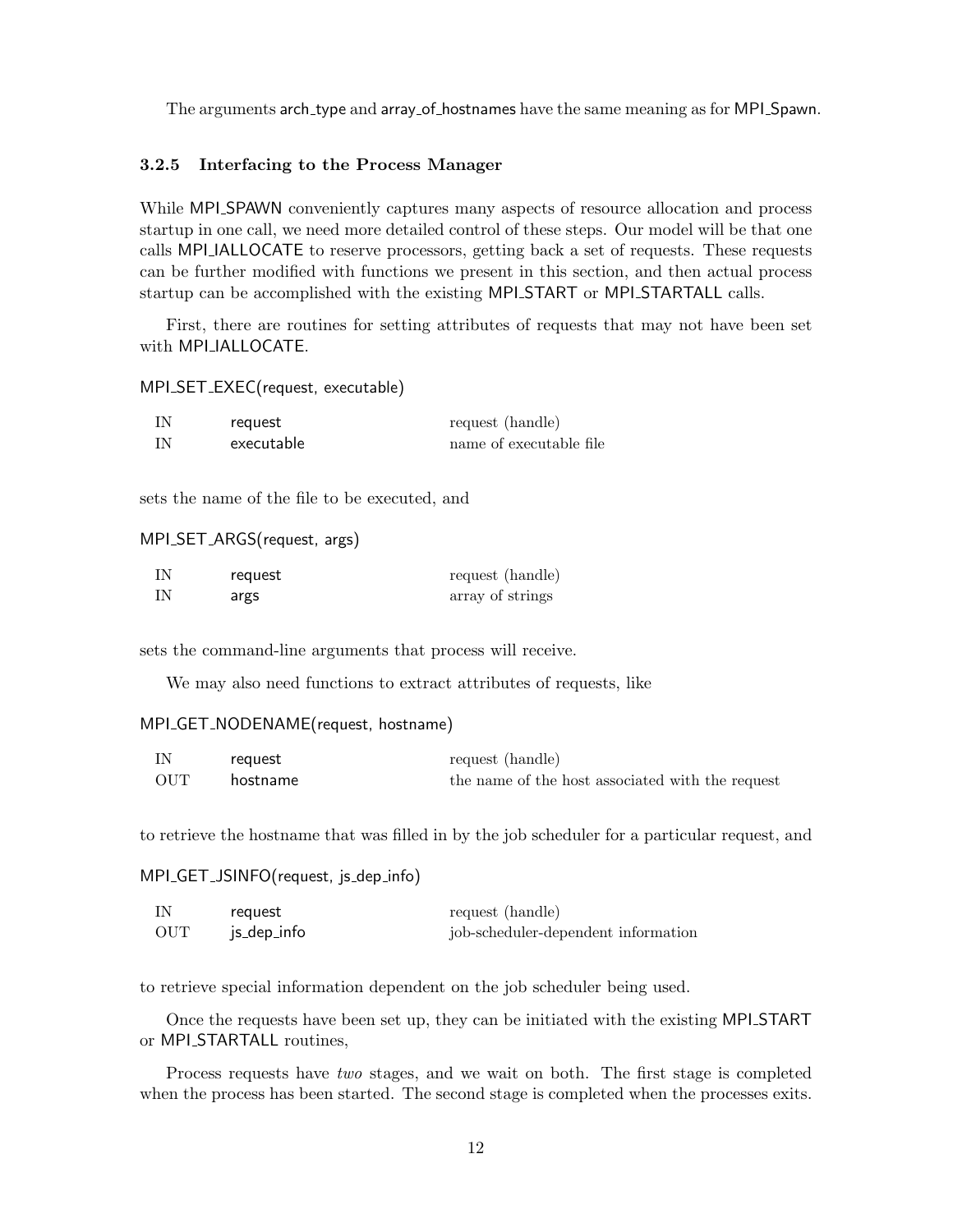(We can think of the second stage as the MPI interface to the Process Manager's handling of the signal SIGCHILD). The status returned by the usual wait and test routines can be used to determine which state has been completed. Note that this level of process management allows us to manage non-MPI processes, since communicators are not involved. In order to get the status, we need a routine to extract the value from the status argument to the MPI<sub>-WAIT call.</sub>

MPI\_GET\_RETURN\_CODE(request, code)

| IN  | request | request (handle)       |
|-----|---------|------------------------|
| OUT | code    | exit status of process |

to retrieve the exit status (from a return n or  $\text{exit}(n)$  in C or STOP n in Fortran).

If the started processes are MPI processes (that is, if they call MPI INIT), then the communicator that includes them can be constructed with the MPI COMM PARENT CREATE function described below. In either case, at this stage we have allocated resources and the processes have been started. The third component of the runtime environment is the message-passing library. In order to communicate with these processes, we must interface with the message-passing library. In MPI terms, this means setting up communicators.

Once the processes have been started, we may or may not wish to establish communication with them. Note that the MPI JALLOCATE/MPI START/MPI WAIT mechanism can be used by a process manager written in MPI to manage non-MPI processes as well as MPI processes. If the application program is creating new processes, however, it is likely that it will want to communicate with them, via an inter-communicator. The complication is that creation of this inter-communicator is a collective operation over all processes involved, yet we don't want the spawning process(es) to block if the spawned processes are not even going to call MPI INIT. Our solution is to create a "stub" inter-communicator which will become valid if and when the spawned processes call MPI INIT.

MPI\_COMM\_PARENT\_CREATE(localcomm, num\_requests, array\_of\_requests, intercomm)

| IN  | localcomm         | communicator of the spawning processes                   |
|-----|-------------------|----------------------------------------------------------|
| IN  | num_requests      | number of requests in array                              |
| IN  | array_of_requests | requests representing processes to be created            |
| OUT | intercomm         | new inter-communicator, which may become MPI_COMM_PARENT |
|     |                   | in the created processes.                                |

After MPI WAITALL indicates that all of these processes are running, the inter-communicator is valid on the spawning side and the spawned processes have the inter-communicator MPI COMM PARENT defined, along with the usual MPI COMM WORLD.

It is erroneous to use MPI\_COMM\_PARENT\_CREATE with processes that are not MPI jobs.

We will also need to ask the process manager to deliver signals to processes, which are represented by requests: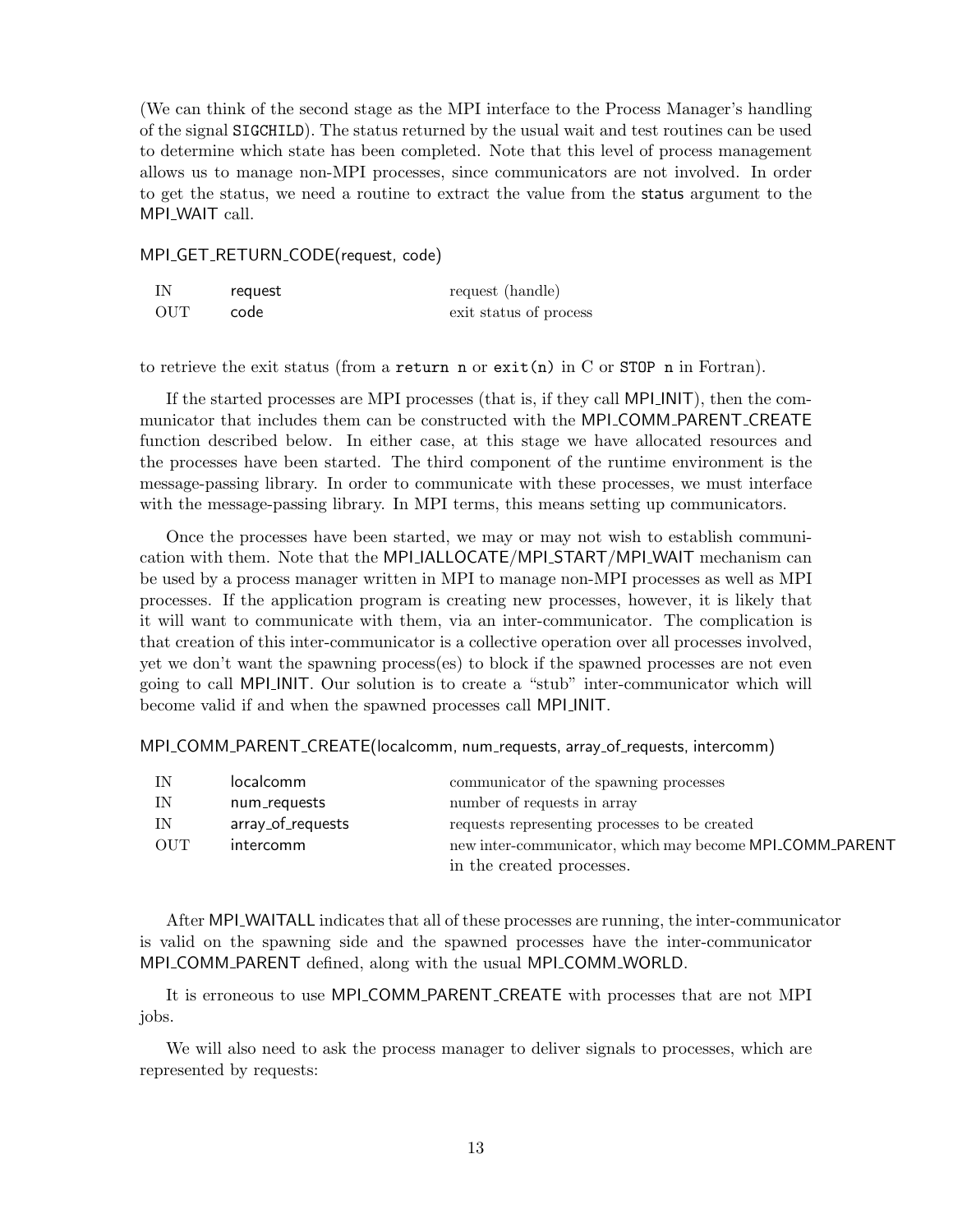MPI\_SIGNAL(signal, num\_requests, array\_of\_requests)

| IN   | signal            | signal type (int)                               |
|------|-------------------|-------------------------------------------------|
| - IN | num_requests      | number of requests in array                     |
| - IN | array_of_requests | requests representing processes to be signalled |

It is the responsibility of an implementation to translate between signals; in other words, a SIGINT that has value 3 on system A must be delivered as a SIGINT on system b, even if SIGINT on system b uses the value 5 for SIGINT. If the signal can not be delivered because there is no corresponding signal, the error code is MPI ERR INVALID SIGNAL.

Note that MPI SPAWN can be written in terms of the lower-level routines. For example,

MPI\_SPAWN(comm,arch\_type,num,hostnames,executable,argvecs,flag,newcomm)

can be written as (without error handling)

```
MPI_IALLOCATE(num,advice,(char **)0,arch_type,hostnames,MPI_HARD,requests)
for (i=0; i \leq num; i++) {
    MPI_SET_EXEC( requests[i], executable );
    MPI_SET_ARGS( requests[i], argvecs );
    }
MPI_WAITALL(num,requests,statuses) /* to get processors allocated */
MPI_COMM_PARENT_CREATE(comm,num,requests,newcomm) /* get communicator */
MPI_STARTALL(num,requests) /* to start processes */
MPI_WAITALL(num,requests,statuses) /* to wait for processes to start */
```
#### 3.2.6 Clients and Servers

In a previous section we described simplified, blocking calls for a client and server. In general, just as MPI needs non-blocking message-passing operations, we need non-blocking operations.

The new functions needed for client-server applications begin with routines needed so that the clients can find the server. The first one is called by the server in order to announce that it is ready to accept connections. It provides an array of requests that it can test and wait on to tell whether a client wishes to connect. We assume here that both client and server may be parallel programs, whose processes are already in internal communication via a communicator. Both of the following operations are collective over the communicator comm.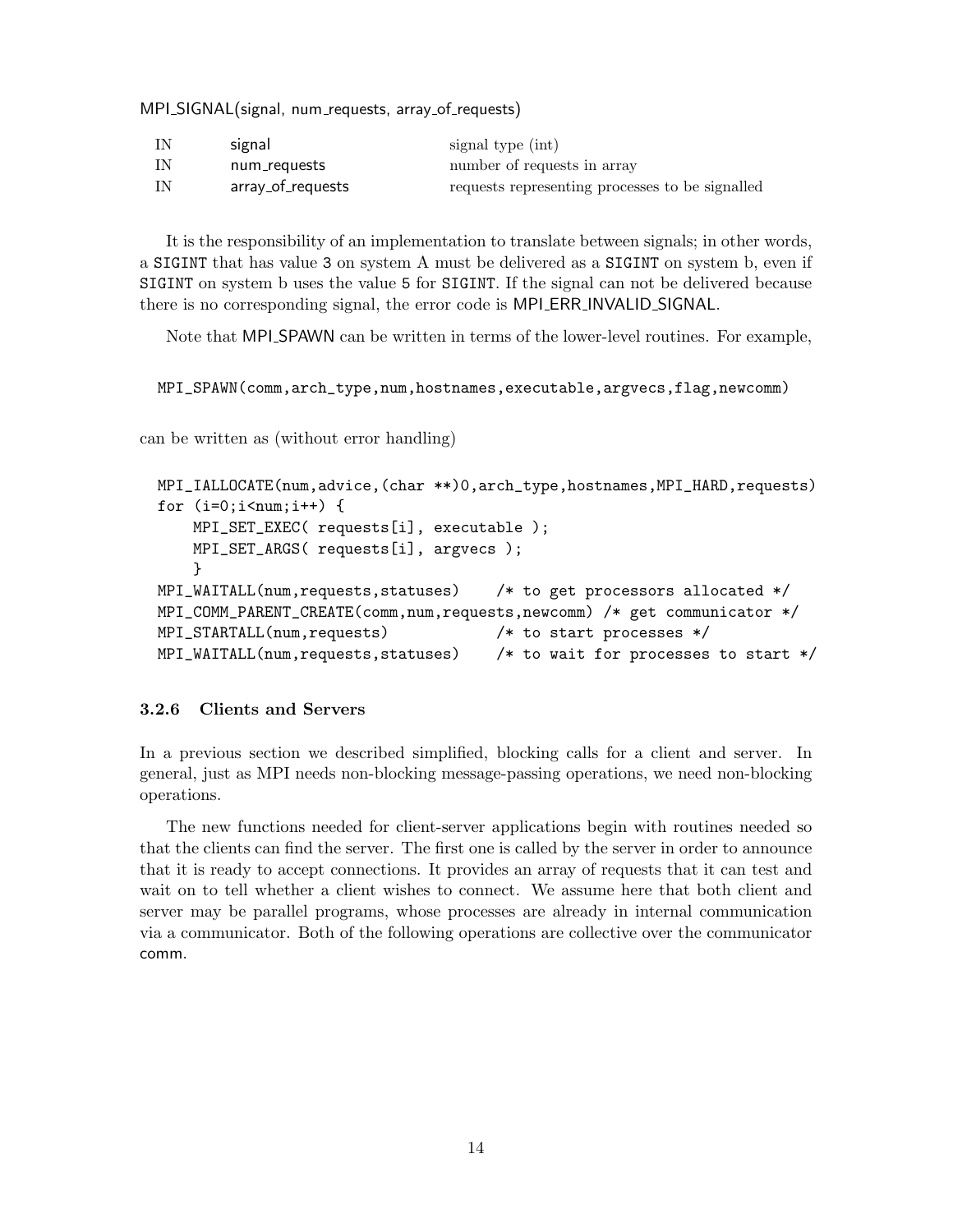| IN         | comm              | server's communicator                                   |
|------------|-------------------|---------------------------------------------------------|
| IN         | name              | well-known name by which the server can be contacted    |
|            |                   | $\left( \text{string} \right)$                          |
| IN         | num_requests      | number of requests in array (int)                       |
| <b>OUT</b> | array_of_requests | requests representing "ports" on which clients can con- |
|            |                   | nect                                                    |

MPI<sub>-</sub>IACCEPT(comm, name, num<sub>-</sub>requests, array<sub>-</sub>of<sub>-</sub>requests)

The next routine is called by the client in order to make contact with the server.

| IN  | comm    | client's communicator                                                                  |
|-----|---------|----------------------------------------------------------------------------------------|
| IN  | name    | well-known name by which the server can be contacted<br>$\left( \text{string} \right)$ |
| OUT | request | request that is satisfied when a server accepts the con-<br>nection                    |

MPI\_ICONTACT(comm, name, request)

The above are both collective, non-blocking calls, to allow each collection of processes to overlap computation with the possibly time-consuming task of establishing the connection.

We propose building in a certain level of security into the client-server connection process in the following way. An extra argument to MPI IACCEPT would consist of the name of a function to be called to provide validation for the client that is attempting to connect. The client, in an extra argument on the call to MPI ICONTACT, would provide a key that was validated by the routine passed to MPI IACCEPT. If the key was not validated, the request would have no effect on the requests supplied to MPI IACCEPT.

It is useful if it is not required that the name argument to the above calls be known until execution time. The following routine provides a way for the application to request a name, but be given a different one if the system prefers it that way.

#### MPI\_GET\_SERVER\_NAME(requested\_name, given\_name)

| IN  | reauested_name | name that the server would like to be known by |
|-----|----------------|------------------------------------------------|
| OUT | given_name     | name supplied by the system                    |

In order for communication to take place, an inter-communicator must be created connecting the client with the server. The following routine serves this purpose.

#### MPI\_REMOTE\_ATTACH(oldcomm, num\_requests, array\_of\_requests, newcomm)

| IN | oldcomm           | communicator                                           |
|----|-------------------|--------------------------------------------------------|
| ΙN | num_requests      | number of requests in array (int)                      |
| IN | array_of_requests | the requests representing the processes to be attached |
|    |                   | ŧΩ                                                     |
|    | newcomm           | new inter-communicator for the new processes           |

This operation is collective over oldcomm, and returns an inter-communicator One can think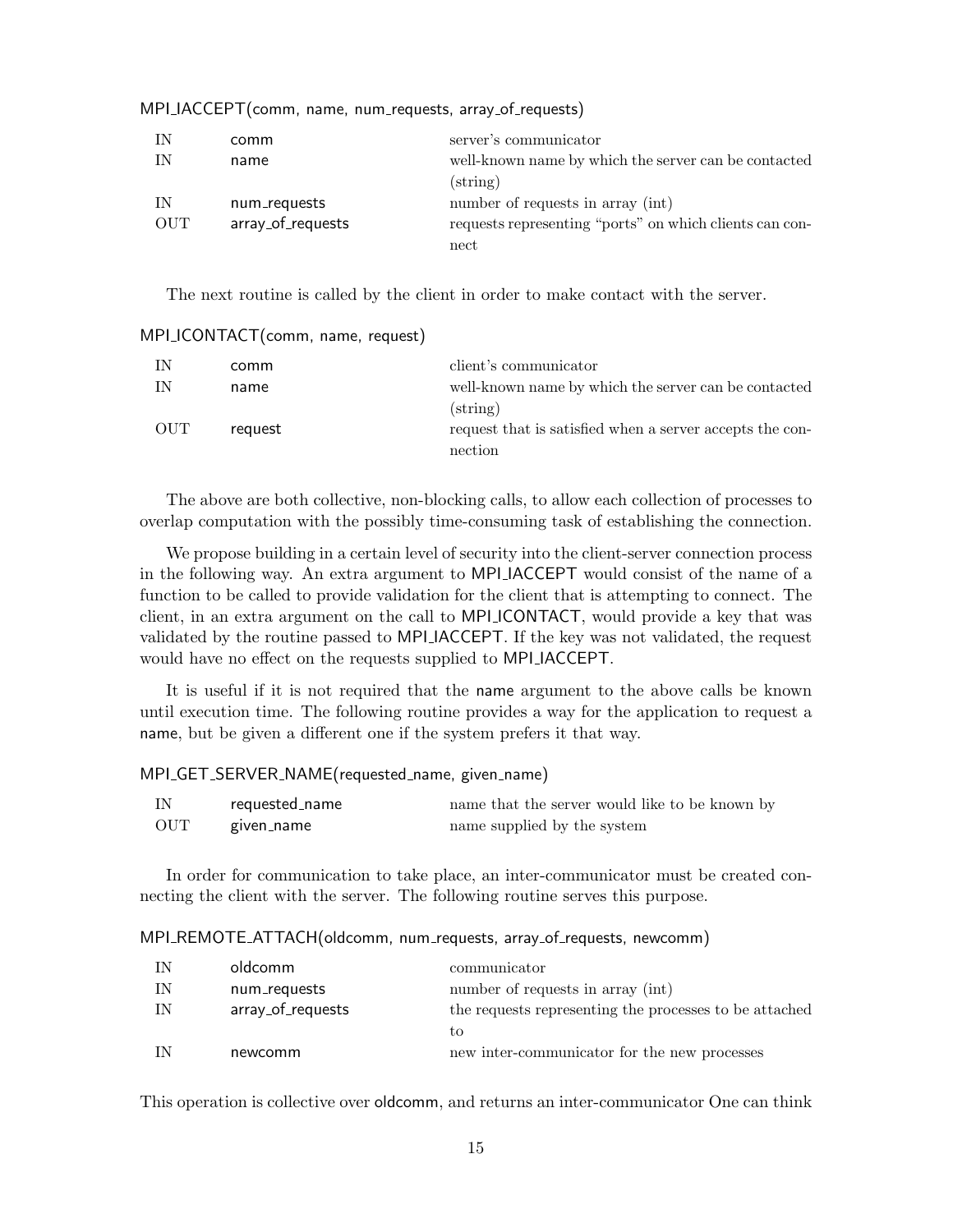of this operation as very much like MPI INTERCOMM CREATE, where the remote processes are represented by an array of requests rather than by another group.

Discussion: One option would be to combine this call with the previous ones, but that would require that the inter-communicator being constructed be in an undefined state between the request and the time that the requests were satisfied. Still another option would be to have the inter-communicator returned as part of the status object on the MPI WAIT. We have chosen to make separate the process of constructing the inter-communicator after the MPI WAITs have been completed.

We don't need MPI\_REMOTE\_DETACH(intercomm)

IN intercomm communicator

because its function can be accomplished with MPI COMM FREE.

The sequence of events for a sequential client contacting a parallel server might look like this:

| Client                              | Server                                |  |
|-------------------------------------|---------------------------------------|--|
|                                     |                                       |  |
| MPI_Icontact(server_name,request)   | MPI_Iaccept(myname,num,requests)      |  |
| MPI_Wait(request, status)           | MPI_Waitsome(num,requests,numready,   |  |
|                                     | which, statuses)                      |  |
| MPI_Remote_attach(comm, 1, request, | MPI_Remote_attach(comm, 1, request[], |  |
| newcomm)                            | newcomm)                              |  |
| ( MPI communication in newcomm )    | ( MPI communication in newcomm )      |  |
| MPI_Comm_free(newcomm)              | MPI_Comm_free(newcomm)                |  |
| $MPI_Finalize()$                    | (process other requests, loop back    |  |
|                                     | to accept again)                      |  |

(exit)

# 4 Complete, Portable Applications

Dynamic sizing example. Here we give a very simple example of changing the size of MPI\_COMM\_WORLD during the run.

```
#include "mpi.h"
main(int argc, char **argv)
{
int n;
MPI_Init( &argc, &argv );
if (MPI_COMM_PARENT == MPI_COMM_NULL) {
    puts( "Number of processors?" );
    scanf( "%d", &n );
    }
MPI_Comm_modify( &MPI_COMM_WORLD, n );
```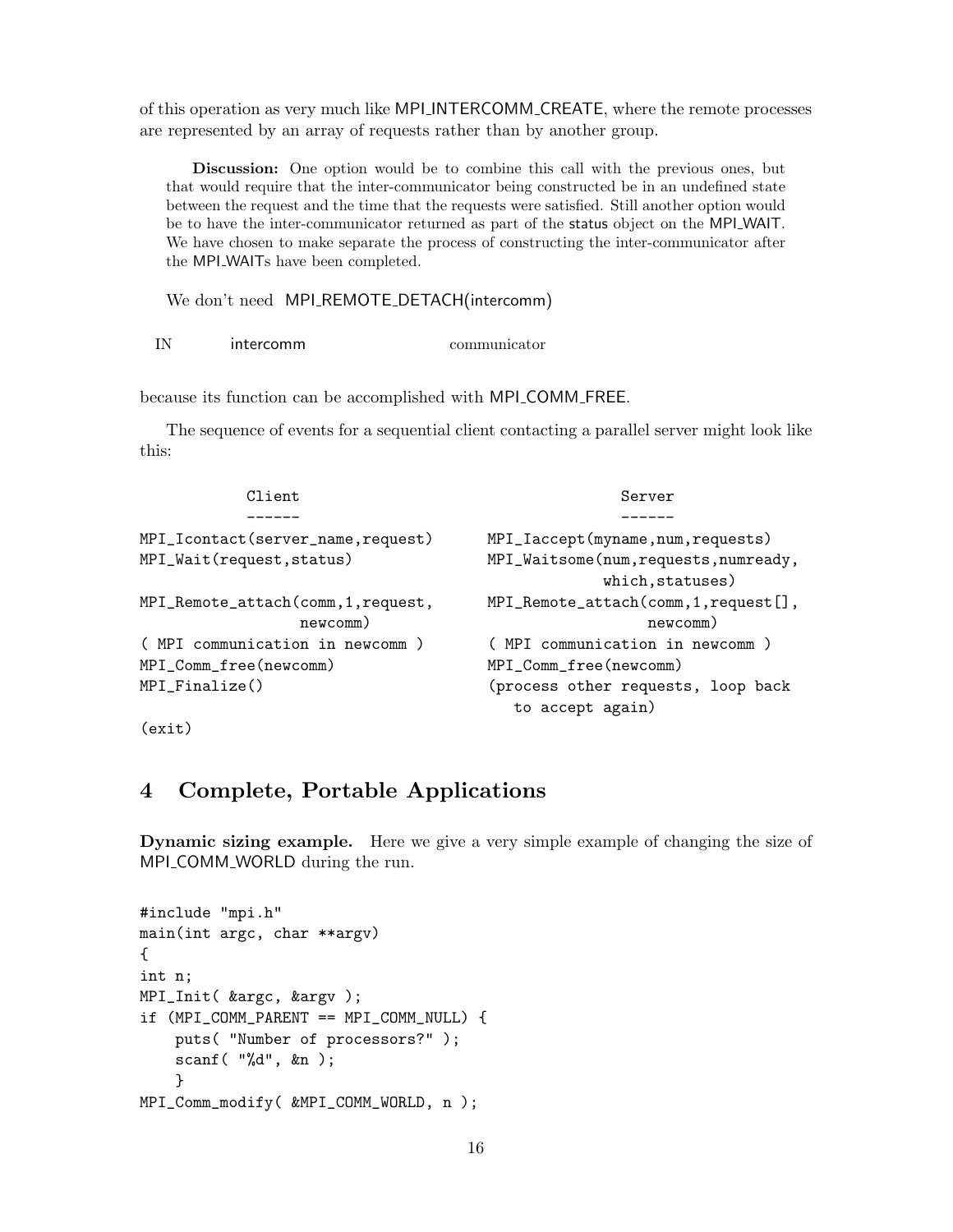```
/*
   Parallel code, using MPI_COMM_WORLD
*/
MPI_Finalize();
}
```
Task farm example. This is a fairly sophisticated example. It always keeps a request for ten nodes outstanding, but starts jobs as soon as possible. To avoid spin-waits on the allocation and running of jobs, it uses MPI WAITSOME on an array of requests that includes both allocation requests and started jobs. The index alloc<sub>top</sub> gives the number of allocation requests currently active; r top gives the total number of active requests (both allocations and started processes).

The programs in this example are not MPI jobs; MPI is simply being used to start and manage the programs. For simplicity, we have not included any code to decide when the program is done or to describe the program to be run and its arguments. Note that MPI\_CANCEL can be used to cancel any unneeded allocation requests.

```
#include "mpi.h"
main( int argc, char **argv )
{
MPI_Request r[20];
MPI_Status s[20];
int idx[20], nout;
int alloc_top, r_top;
int rc;
MPI_1allocate( 10, (char *)0, (char **)0, "*", (char **)0, MPI_HARD, r );
alloc\_top = 10;r_t top = 10;
while (!done) {
    MPI_Waitsome( r_top, r, &nout, idx, s );
    for (i=0; i<sub>not</sub>; i+) {
        if (idx[i] < alloc_to) {
            /* Processor is ready. Start program */
            j = idx[i];MPI_Set_exec( r[j], program_name );
            MPI_Set_args( r[j], program_args );
           MPI_Start( r[j] );
           r[r\_top] = r[j];r[j] = r[alloc_top];
            r[alloc_top] = MPI_REQUEST_NULL;
            alloc_top--;
            }
       else {
            /* Program has finished */
```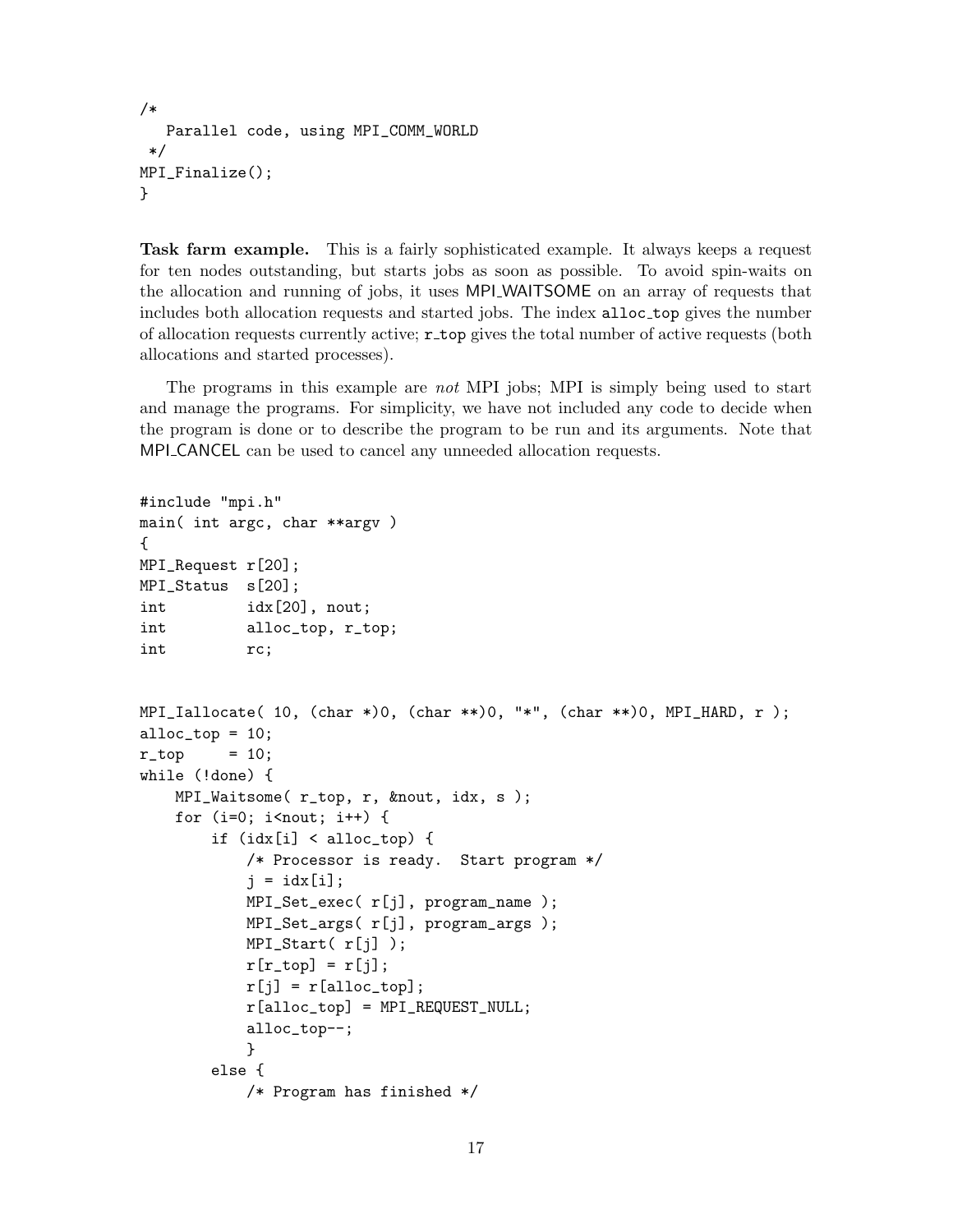```
j = idx[i];MPI_Get_return_code( &s[i], &rc );
            /* Make use of return code ... */
            /* Note that r[j] is MPI_REQUEST_NULL already
               (the wait does it) */
            }
        }
    /* Repack request array and issue additional allocations */
    j =alloc_top;
    for (i=alloc_top; i<r_top; i++) {
        if (r[i] != MPI_REQUEST_NULL)
            r[j^{++}] = r[i];}
    r_ttop = j;
    MPI_1allocate( 20 - r_top, (char *)0, (char **)0, "*", (char **)0,
                   MPI_HARD, r + r_top);}
MPI_Finalize();
return 0;
}
```
Client-server example. This is a simple example; the server accepts only a single connection at a time and serves that connection until the client requests to be disconnected.

Here is the server. It accepts a single connection and then processes data until it receives a message with tag 1. A message with tag 0 tells the server to exit.

```
#include "mpi.h"
main( int argc, char **argv )
{
MPI_Comm client;
MPI_Status status;
double buf[MAX_DATA];
int again;
MPI_Init( &argc, &argv );
while (1) {
    MPI_Server_connect( "cave:1234", MPI_COMM_WORLD, &client );
    again = 1;while (again) {
        MPI_Recv( buf, MAX_DATA, MPI_DOUBLE, 0, MPI_ANY_TAG,
                  client, &status );
        switch (status.tag) {
            case 0: MPI_Comm_free( &client );
                    MPI_Finalize();
                    return 0;
            case 1: MPI_Comm_free( &client );
                    again = 0;
```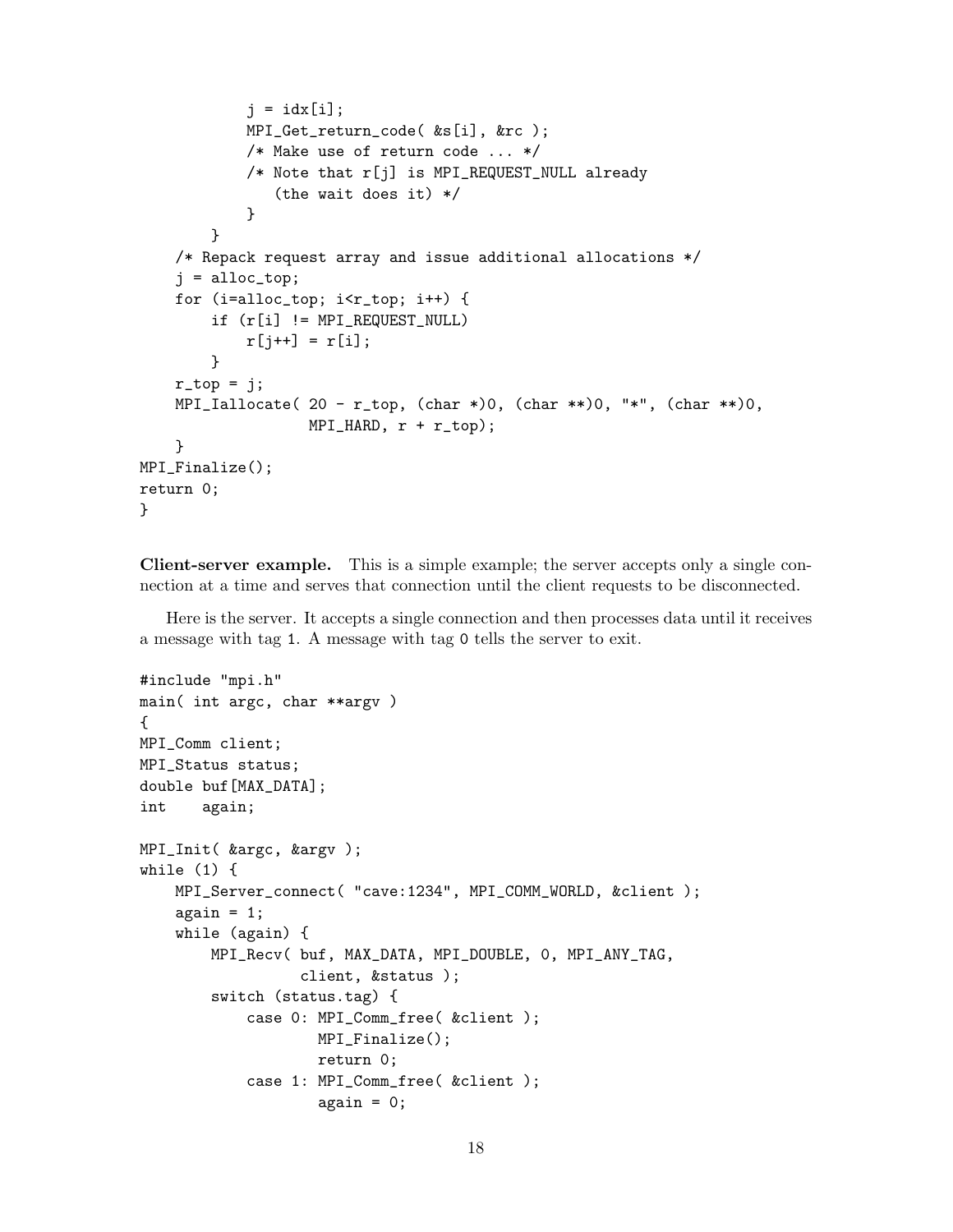```
break;
            case 2: /* do something */
             ...
            default:
                     MPI_Abort( MPI_COMM_WORLD, "Unexpected message type" );
            }
        }
    }
}
```
Here is the client.

```
#include "mpi.h"
main( int argc, char **argv )
{
MPI_Comm server;
MPI_Status status;
double buf[MAX_DATA];
int again;
MPI_Init( &argc, &argv );
MPI_Client_connect( "cave:1234", MPI_COMM_WORLD, &server );
while (!done) {
    tag = 2; /* Action to perform */
    MPI_Send( buf, n, MPI_DOUBLE, 0, tag, client );
    /* etc */}
MPI_Send( buf, 0, MPI_DOUBLE, 0, 1, client );
MPI_Comm_free( &client );
MPI_Finalize();
}
```
If the server needs to manage multiple connections at once, it can use MPI IACCEPT instead. The client need not be changed.

### 5 Summary

We are currently building the necessary support for these routines into the substructure of the MPICH implementation of MPI. This will allow us and others to experiment with versions of the routines described here. In order to ensure that no one confuses them with the official MPI Standard, they will appear with the MPE (instead of MPI) prefix in MPICH. If and when an expanded MPI specification for dynamic process management is adopted, then MPICH will, of course, follow the Standard.